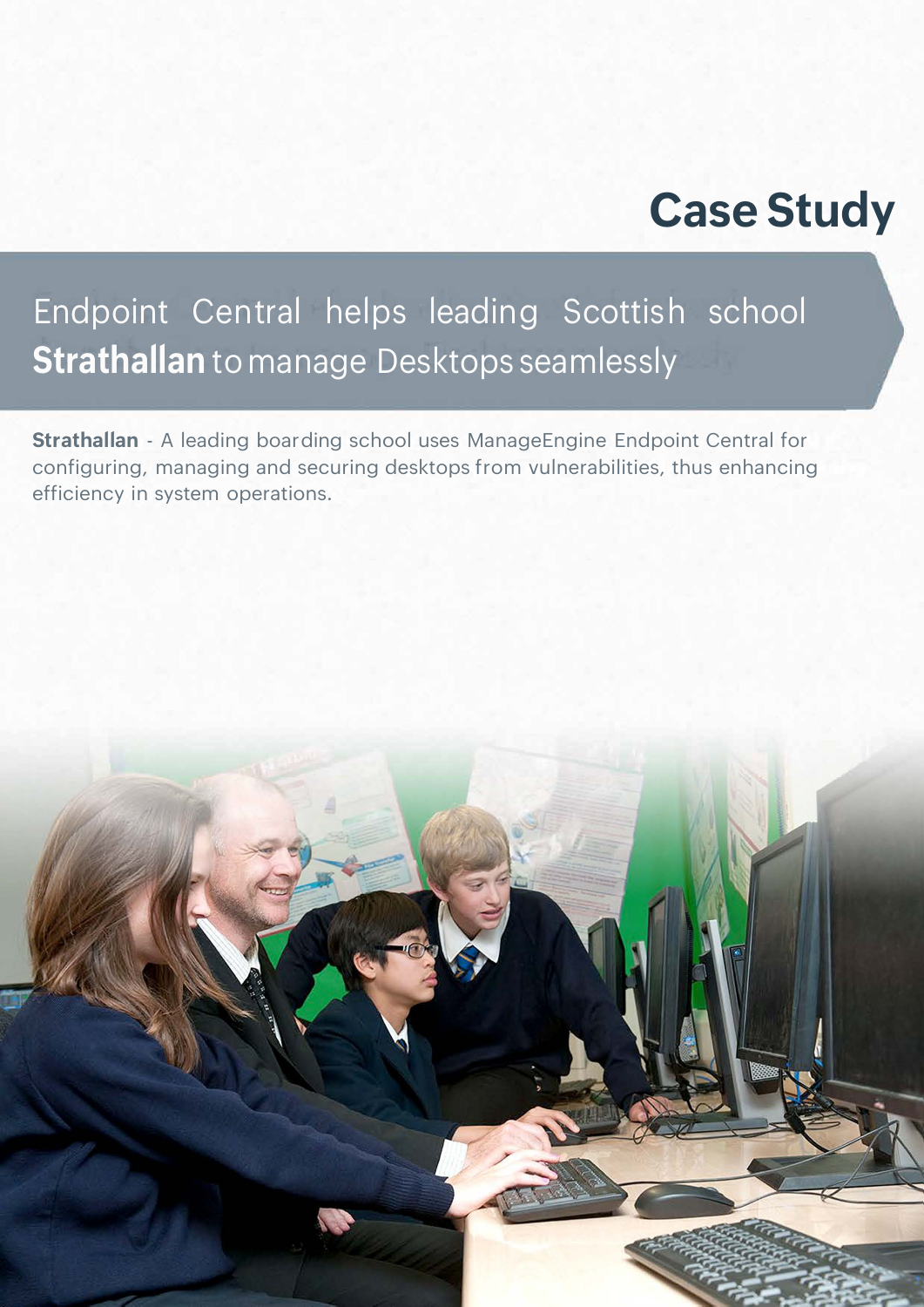#### **Customer Background**

Strathallan School in Scotland is a Boarding and Day School for Boys and Girls aged 9 to 18. Set in 153 acres in rural Perthshire it offers an outstanding all round education within a safe and secure environment. The School has achieved great things academically and has been the top co-educational A Level School in Scotland since 2009.

#### **Challenges**

Strathallan's IT infrastructure consists of 350 systems within their network, which includes desktops and laptops used by staff and pupils during the academic year. Their main concern was with managing and updating patches, installing and updating software for the entire School with tight deadlines. This also creates additional problems as there are many users who have laptops and security needs to be maintained at all times.

| <b>Customer facts</b> |                               |                  |
|-----------------------|-------------------------------|------------------|
| No of systems         |                               | 350              |
| Industry              |                               | <b>Education</b> |
| Type of               | <b>Desktops &amp; Laptops</b> |                  |
| systems End           | <b>Pupils, Teachers &amp;</b> |                  |
| Users                 | <b>Staff</b>                  |                  |

The biggest challenge was to ensure that everyone's computer was kept up to date and therefore it was key that a computer system was introduced to enable IT Staff, to update the system on a regular basis using a package which would not disrupt staff and pupils during this process.

Therefore when Strathallan's IT Department needed help to look for a flexible software management system, which could not only perform patch management but also a system configuration, service pack and remote system shutdown within a limited budget.

## **Solution**

Strathallan's school security is number one priority and therefore this system needed to be robust enough to deal with the restricted levels for pupils and segregated systems for staff. The IT team were delighted when Endpoint Central was suggested, which has empowered them with greater access to update from a centralized location.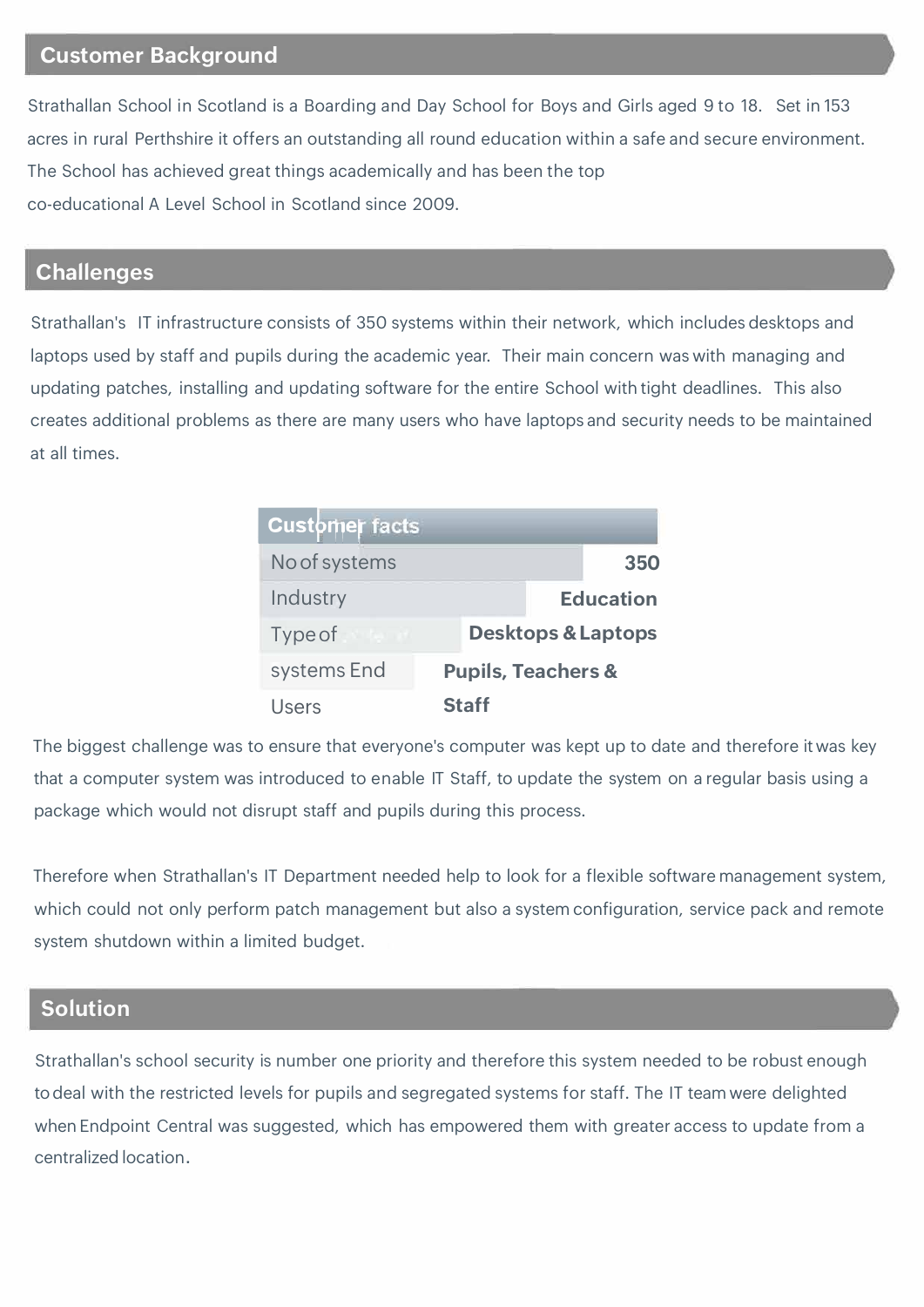

**"We move to** Endpoint **Central because of the support with Windows and third party patches including an array of features in a very cost effective package"**

**Billy Greig IT Manager** 

## **Difference**

Billy and his team use every feature of Endpoint Central which includes Power Management, enabling them to perform remote system shut down. The Team are delighted with their decision to take on the Endpoint Central management system. Not only has it helped them with updating but also with their day to day management challenges.

**"This software not only saved on energy but also saved on cost too. All in all we are delighted with the entire product and would certainly recommend it to others!"** 

## **About Endpoint Central**

Endpoint Central is a web-based server, desktop and mobile device management software that helps in managing thousands of servers/desktops/mobile devices from a central location. It automates the complete desktop management and mobile device management life cycle ranging from a simple system configuration to complex software deployment. With its network-neutral architecture, the administrator can easily manage desktops/servers in any windows networks like Active Directory, Workgroup, or other directory services.

Endpoint Central automates regular desktop management activities like installing software, patches, and service packs to client computers, standardize the desktops by applying uniform configurations such as wallpapers, shortcuts, printer, etc., secures the client computers by restricting USB, applying security policies, etc., and enables auditing the network systems with complete hardware/software inventories, license compliance details, detecting prohibited software usage in network systems, etc. In simple terms, it helps administrators to automate, standardize, secure, and audit their windows network.